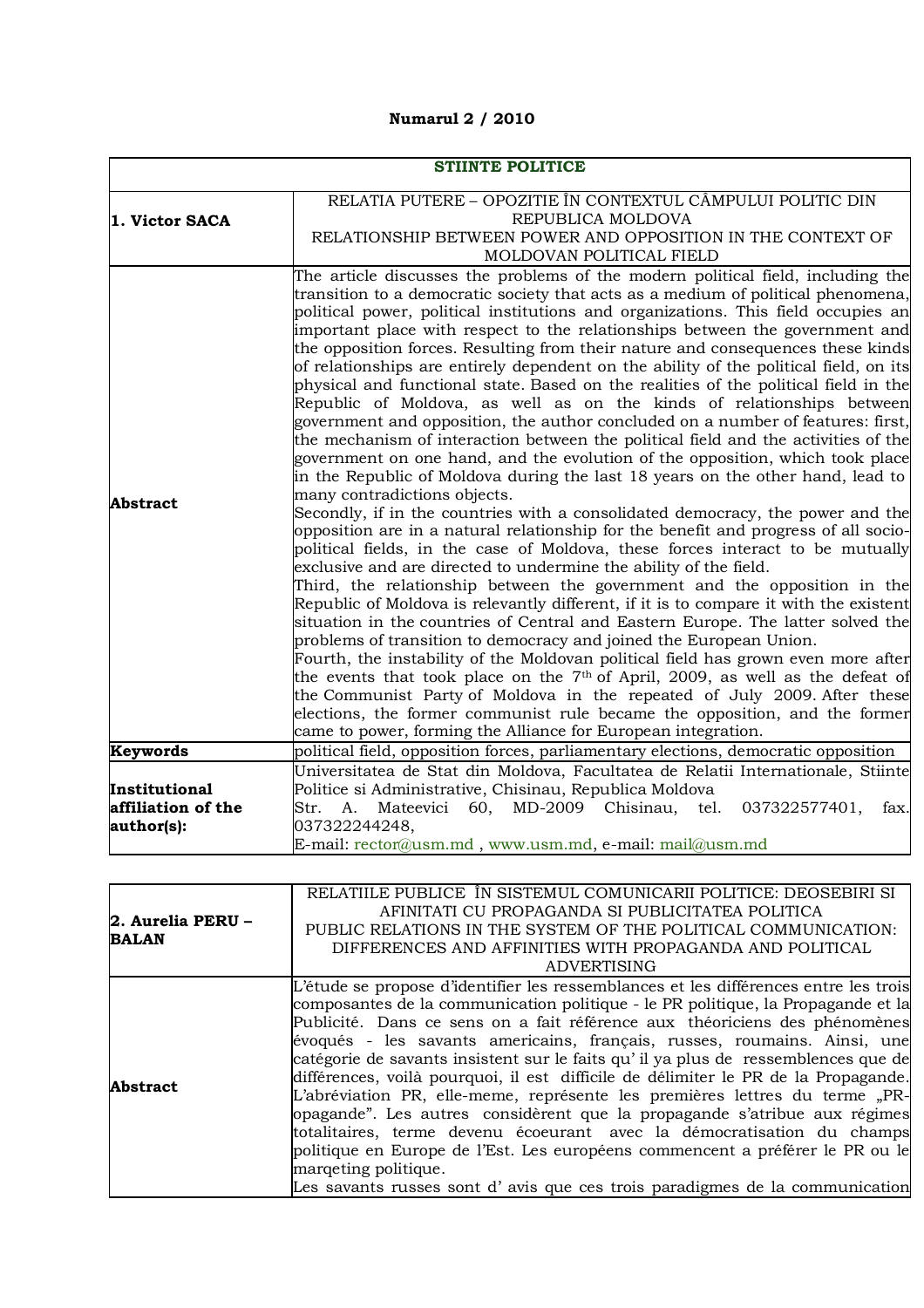|                                                   | politique se différencient en fonction de la stratégie communicationnelle utilisée:<br>$\ $ a propagande – la stratégie de la conviction; le PR- stratégie de la confiance; la<br>publicité-stratégie du désir. Une autre opinion – le PR est une sorte de                                                                                                                                                                                                              |
|---------------------------------------------------|-------------------------------------------------------------------------------------------------------------------------------------------------------------------------------------------------------------------------------------------------------------------------------------------------------------------------------------------------------------------------------------------------------------------------------------------------------------------------|
|                                                   | propagande, plus precisément, celle de la confiance, et la propagande -de la<br>compétition utilisée par prépondérance dans les campagnies électorales - avec la<br>publicité. Dans le milieu postsoviétique on maintient encore le stéréotipe: les<br>partis dictatoriaux font de la propagande, ceux démocratiques - du PR. Dans l<br>espace politique autochton le PCRM reste le model du management<br>communicationnel intermédiaire entre le PR et la propagande. |
| Keywords                                          | Public relations, political communication                                                                                                                                                                                                                                                                                                                                                                                                                               |
| Institutional<br>affiliation of the<br>author(s): | Universitatea de Stat din Moldova, Facultatea de Relatii Internationale, Stiinte<br>Politice si Administrative, Chisinau, Republica Moldova<br>Str. A. Mateevici 60, MD-2009 Chisinau, tel. 037322577401, fax. 37322244248,<br>E-mail: rector@usm.md, www.usm.md, e-mail: mail@usm.md                                                                                                                                                                                   |

| 3. Delia STEFENEL  | POLITICI ALE MIGRATIEI ÎN CONTEXTUL GLOBALIZARII. STUDIU DE CAZ<br>ASUPRA MIGRANTILOR ROMÂNI DIN GRECIA |
|--------------------|---------------------------------------------------------------------------------------------------------|
|                    | POLITICS OF MIGRATION IN GLOBALIZATION CONTEXT. STUDY CASE ON                                           |
|                    | ROMANIAN MIGRANTS FROM GREECE                                                                           |
|                    | Achieving a synoptic analysis on the relation of the challenge of migration                             |
|                    | politics and existing reality in the last two decades in Greek space is an expecant                     |
|                    | and arduous issue, at same the time.                                                                    |
|                    | In literature corpus about the southetner model of migration, although we                               |
|                    | benefit of the plethora of empiric resources achieved by the public Greek                               |
|                    | institution, as well by the academical one, minimal inquiries are available in the                      |
| <b>Abstract</b>    | South-European area about the way the certain politics of the host country, in                          |
|                    | our case, Greece, determine the adaptation and the cultural melting-pot of                              |
|                    | Romanian migrants.                                                                                      |
|                    | Therefore, the purpose of this paper is a descriptive one, in order to define the                       |
|                    | most important phases of the diachronic path of legislative frame regarding the                         |
|                    | migration in Greece, followed by a summary presentation of the results of a                             |
|                    | qualificative pilot study, accomplished on a limited group of Romanians with a                          |
|                    | migration experience of ten years at least, living in Greek metropolis.                                 |
| Keywords           | migration, migration politics, pilot study                                                              |
| Institutional      | Democritus University of Thrace, D.P.E.S.S., 69100 Komotini                                             |
| affiliation of the |                                                                                                         |
| author(s):         |                                                                                                         |

|                                                   | SECURITATE NATIONALA, SECURITATE REGIONALA                                                                                                                                                                                                                                                                                                                                                                                                                                                                                                                                                                                                                                             |
|---------------------------------------------------|----------------------------------------------------------------------------------------------------------------------------------------------------------------------------------------------------------------------------------------------------------------------------------------------------------------------------------------------------------------------------------------------------------------------------------------------------------------------------------------------------------------------------------------------------------------------------------------------------------------------------------------------------------------------------------------|
| 4. Mojtaba ZARVANI                                | ENVIRONMENTAL PROTECTION IN THE QURANIC VERSES AND ISLAMIC<br><b>TRADITIONS</b>                                                                                                                                                                                                                                                                                                                                                                                                                                                                                                                                                                                                        |
| <b>Abstract</b>                                   | A review of the Qur-an and Islamic traditions shows that Islam has attached a<br>great significance to the environment as the container of life and a ground for<br>the perfection of human. Many rules of Islam have been laid down based on this<br>very foundation. Islam values the responsibility of human towards environment<br>and believes that the nature is the deposit of God under the control of human.<br>For this very reason, certain rights have been considered for the nature and it<br>obliges human to meet those rights. In the Islamic jurisprudence, human<br>become acquainted with these rights including the rights of animals and other<br>natural cases. |
| Keywords                                          | Islam, Environment, Nature, Responsibility                                                                                                                                                                                                                                                                                                                                                                                                                                                                                                                                                                                                                                             |
| Institutional<br>affiliation of the<br>author(s): | Faculty of Theology and Islamic Studies, University of Tehran<br>Motahhari Avenue, Mofatteh Avenue Tehran, Iran, P.O. Box: 15766-<br>4411, Tehran, Iran, Telephone: (021) 8742477, 78, Fax: 8742632                                                                                                                                                                                                                                                                                                                                                                                                                                                                                    |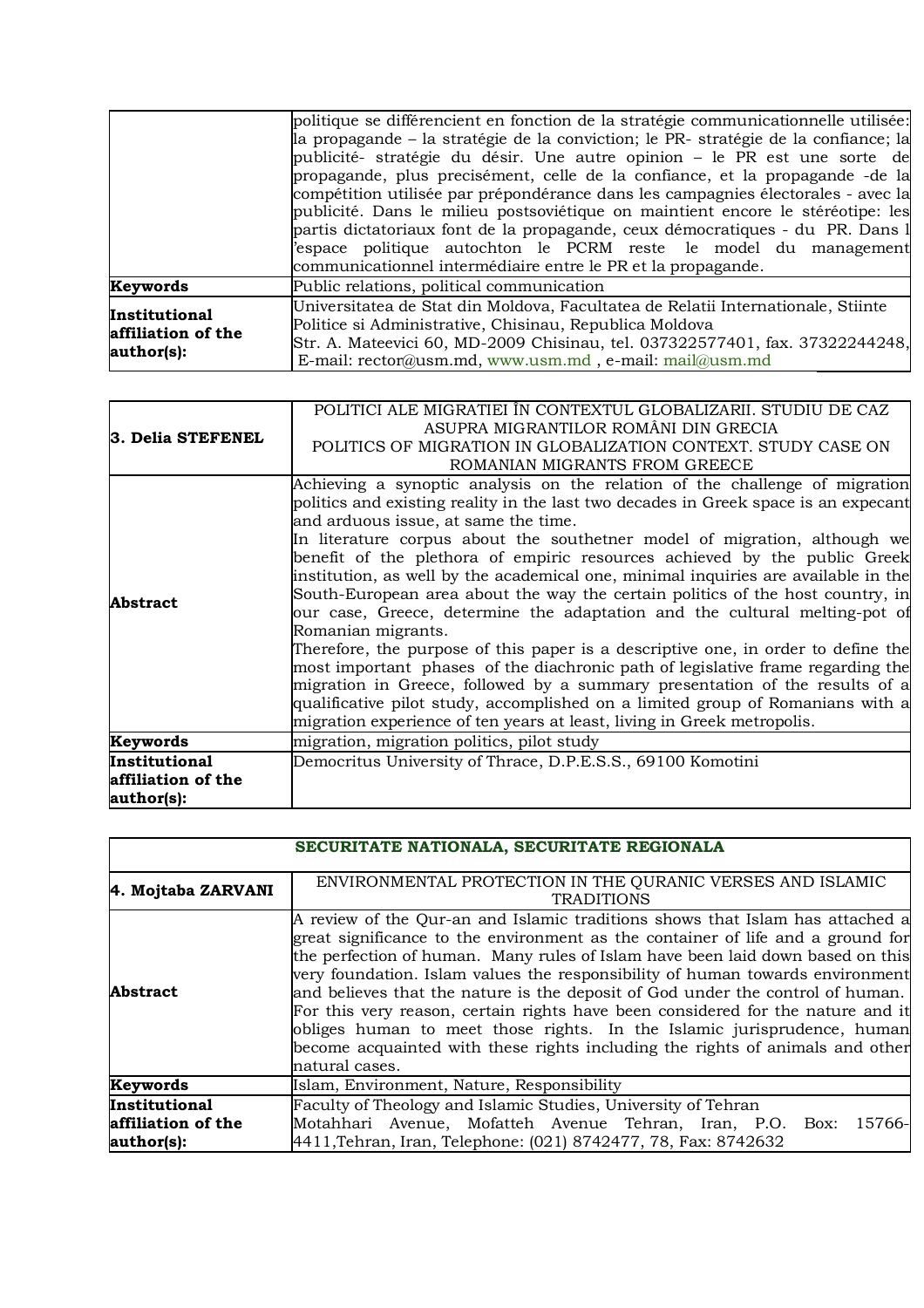| 5. Biljana Ratkovic<br><b>NJEGOVAN, Drago</b><br><b>NJEGOVAN</b> | PARTICIPAREA POLITICA SI NON-POLITICA A MINORITATILOR ETNICE LA<br>VIATA SOCIALA SI POLITICA DIN SERBIA. STUDIU DE CAZ: POPULATIA<br><b>ROMÂNA</b><br>ETHNIC MINORITIES' POLITICAL AND NON-POLITICAL PARTICIPATION IN THE<br>POLITICAL AND SOCIAL LIFE IN SERBIA, WITH A FOCUS ON THE ROMANIAN<br>POPULATION                                                                                                                                                                                                                                                                                                                                                                                                                                                                                                                                                                                                         |
|------------------------------------------------------------------|----------------------------------------------------------------------------------------------------------------------------------------------------------------------------------------------------------------------------------------------------------------------------------------------------------------------------------------------------------------------------------------------------------------------------------------------------------------------------------------------------------------------------------------------------------------------------------------------------------------------------------------------------------------------------------------------------------------------------------------------------------------------------------------------------------------------------------------------------------------------------------------------------------------------|
| <b>Abstract</b>                                                  | The concepts are discussed of political and non-political participation of<br>ethnic/national minorities in the political and social life of contemporary Serbia.<br>An overview is given of the institutional framework (constitutional and legal) that<br>allows for the participation of minorities, starting from the level of local self-<br>government, regional (provincial) to central bodies (National Assembly of the<br>Republic of Serbia, Ministry of Human and Minority Rights, Council for<br>Minorities).<br>Special consideration is given to the institute of national minority's national<br>council, which was introduced in 2002 and takes care of the culture, education,<br>$\sharp$ information and the official use of language and script. A list of cultural and<br>other institutions dealing with traditional and modern creativity of Romanian<br>population in Vojvodina is enclosed. |
| Keywords                                                         | participation, political life, minorities, minority parties, National Minority<br>Council, Romanians, Serbia                                                                                                                                                                                                                                                                                                                                                                                                                                                                                                                                                                                                                                                                                                                                                                                                         |
| Institutional<br>affiliation of the<br>author(s):                | $\frac{1}{2}$ University of Novi Sad, Faculty of Technical Sciences, Department of Industrial<br>Engineering and Management, Trg Dositeja Obradovica 6, 21000 Novi Sad,<br>Republic of Serbia, E-mail: ftndean@uns.ac.rs; WWW:http://www.ftn.uns.ac.rs ,<br>biljananj@neobee.net<br>PMuseum of Vojvodina, Novi Sad, Serbia, Trg Slobode 1, 21000 Novi Sad,<br>Republika<br>$1 + 381$<br>420-066<br>Srbija<br>21<br>kontakt@novisad.rs;http://www.novisad.rs/en/content/museum-<br>vojvodina, njegovan@uns.ac.rs                                                                                                                                                                                                                                                                                                                                                                                                      |

|                        | RELATIILE INTERNATIONALE MODERNE CA BAZA A UNEI POLITICI DE                                                                                                                                                                                                                                                                                                                                                                                                                                                                                                                                                                                                                                                                                                                                                                                                                                                                                                                                                                                                                                                                                                                                                                                                                                                                                                                                                                                                                                                                                                                                                                                                                                                                                                                                                                                                 |
|------------------------|-------------------------------------------------------------------------------------------------------------------------------------------------------------------------------------------------------------------------------------------------------------------------------------------------------------------------------------------------------------------------------------------------------------------------------------------------------------------------------------------------------------------------------------------------------------------------------------------------------------------------------------------------------------------------------------------------------------------------------------------------------------------------------------------------------------------------------------------------------------------------------------------------------------------------------------------------------------------------------------------------------------------------------------------------------------------------------------------------------------------------------------------------------------------------------------------------------------------------------------------------------------------------------------------------------------------------------------------------------------------------------------------------------------------------------------------------------------------------------------------------------------------------------------------------------------------------------------------------------------------------------------------------------------------------------------------------------------------------------------------------------------------------------------------------------------------------------------------------------------|
| 6. Ernesto Pinto       | <b>SECURITATE</b>                                                                                                                                                                                                                                                                                                                                                                                                                                                                                                                                                                                                                                                                                                                                                                                                                                                                                                                                                                                                                                                                                                                                                                                                                                                                                                                                                                                                                                                                                                                                                                                                                                                                                                                                                                                                                                           |
| <b>Bazurco RITTLER</b> | MODERN INTERNATIONAL RELATIONS AS FUNDAMENT OF A SECURITY                                                                                                                                                                                                                                                                                                                                                                                                                                                                                                                                                                                                                                                                                                                                                                                                                                                                                                                                                                                                                                                                                                                                                                                                                                                                                                                                                                                                                                                                                                                                                                                                                                                                                                                                                                                                   |
|                        | <b>POLICY</b>                                                                                                                                                                                                                                                                                                                                                                                                                                                                                                                                                                                                                                                                                                                                                                                                                                                                                                                                                                                                                                                                                                                                                                                                                                                                                                                                                                                                                                                                                                                                                                                                                                                                                                                                                                                                                                               |
| <b>Abstract</b>        | The following text summarizes the book, which describes as its main purpose<br>the new order and denomination that rules countries. One the subjects<br>mentioned in this new law talks about the efficiency of the countries supported<br>by the capacity of satisfaction of the habitants and the relations capacity within<br>the national system. In addition the text talks about the importance of<br>maintaining peace and avoiding any conflict that could affect each nation and<br>government.<br>Wars, armed conflicts and its repercussion can be prevented, if the population in<br>every nation knows about the consequences, the pain and also about the high<br>costs of those conflicts. The educational system and principally the universities<br>have in this matter a high responsibility. In this case university means<br>universal, a higher level of acting and also acting across any kind of boarders to<br>archive peace. So education concurs in a direct way to development peace and<br>stability, its benefits being enduring through displacement to future generations.<br>After an armed conflict, the peace accords are the main elements for the way<br>peace will be built, as well for the specific way a country will be governed.<br>Increasingly, armed conflicts close up with peace accords, the educations<br>aspects being included.<br>The responsibilities come to government and other certain domains economic<br>actors, in order to assure, permanent, a quality education, able to promote<br>peace. Actors from educational field, together with diplomats should be a part of<br>negotiation process, in order to achieve issues as: financial aspects, methods to<br>sustain the peace building process and.<br>international relations, democracy, universities, role, new country classification, |
| Keywords               | effective and efficient financial crisis,                                                                                                                                                                                                                                                                                                                                                                                                                                                                                                                                                                                                                                                                                                                                                                                                                                                                                                                                                                                                                                                                                                                                                                                                                                                                                                                                                                                                                                                                                                                                                                                                                                                                                                                                                                                                                   |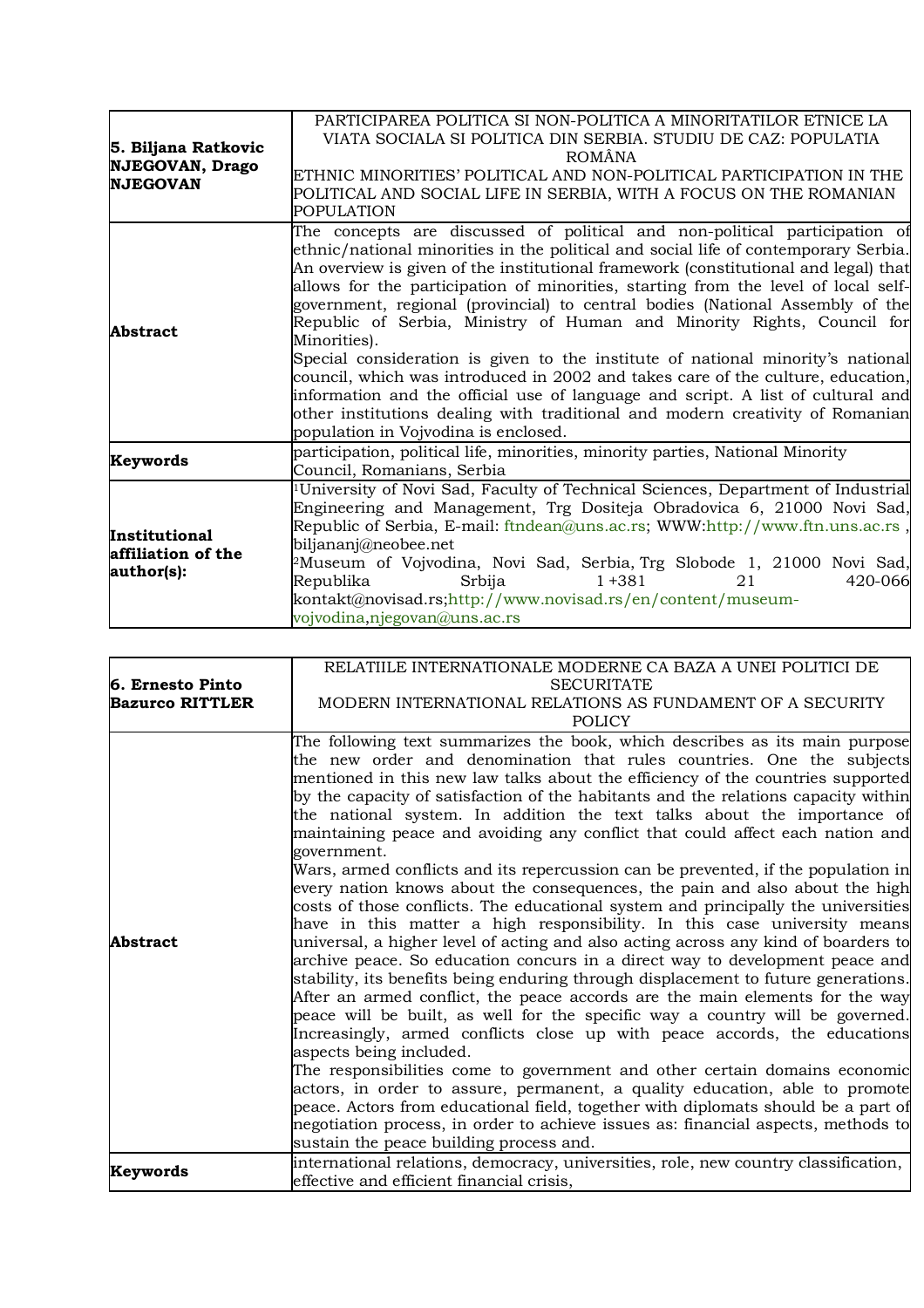| Institutional      | Ambasada Republicii Peru în România                             |
|--------------------|-----------------------------------------------------------------|
| affiliation of the | Bulevardul Lacul Tei nr. 29, etaj 2, apartament 4, Sector 2     |
| author(s):         | Bucuresti 020372, Telefon: 211-18 19; 211-18 16, Fax: 211-18 18 |
|                    | $E$ -mail:embajadaperu.bk_ro@yahoo.com; www.embajadaperu.ro     |

| 7. Vitalie VARZARI | REPUBLICA MOLDOVA ÎN CONTEXTUL SISTEMULUI DE SECURITATE EURO-<br><b>ATLANTIC</b>                                                                                                                                                                                                                                                                                                                                                                                                                                                                                                                                                                                                                                                                                                                                                                                                                                                                                                                                                                                                                                                                                                                                                                                                                                                                                                                                 |
|--------------------|------------------------------------------------------------------------------------------------------------------------------------------------------------------------------------------------------------------------------------------------------------------------------------------------------------------------------------------------------------------------------------------------------------------------------------------------------------------------------------------------------------------------------------------------------------------------------------------------------------------------------------------------------------------------------------------------------------------------------------------------------------------------------------------------------------------------------------------------------------------------------------------------------------------------------------------------------------------------------------------------------------------------------------------------------------------------------------------------------------------------------------------------------------------------------------------------------------------------------------------------------------------------------------------------------------------------------------------------------------------------------------------------------------------|
|                    | THE REPUBLIC OF MOLDOVA IN THE CONTEXT OF THE EURO-ATLANTIC<br><b>SECURITY SYSTEM</b>                                                                                                                                                                                                                                                                                                                                                                                                                                                                                                                                                                                                                                                                                                                                                                                                                                                                                                                                                                                                                                                                                                                                                                                                                                                                                                                            |
| Abstract           | The central aims of the present article are to research, on the one hand, the<br>main vulnerabilities and threats Moldova is confronting with, and on the other,<br>to examine NATO role in strengthening regional security in the Eastern Europe<br>area by means of the cooperation between Allies and Partner countries in the<br>fields of mutual interest. In this context the NATO – Moldova relation and the<br>role of the Partnership for Peace Program and Individual Action Plan of the<br>Partnership Moldova – NATO is investigated, furthermore the contributions of<br>these frames in enhancing national security of the Republic of Moldova are<br>researched.<br>The last NATO enlargement has reshaped the security environment in the<br>Eastern Europe. After the enlargement to the East in 2004 the Alliance has come<br>in direct touch with an extremely instable region from all points of view: political,<br>military, economic, social and economic. This is because in the area one can find<br>weak states that are dominated from the political, economic and cultural points<br>of view by Moscow; entities affected by the prolonged transition, entities that –<br>some of them – have separatist movements and unrecognized "mini-states" on<br>their territory. From this point of view, The Republic of Moldova, Georgian and<br>Azerbaijani cases are talkative examples. |
| Keywords           | NATO, vulnerability, security, Partnership for Peace, Individual Partnership<br><b>Action Plan</b>                                                                                                                                                                                                                                                                                                                                                                                                                                                                                                                                                                                                                                                                                                                                                                                                                                                                                                                                                                                                                                                                                                                                                                                                                                                                                                               |
| Institutional      | Institutul Integrare Europeana si Stiinte Politice a Academiei de Stiinte a<br>Moldovei, Bulevardul Stefan cel Mare si Sfânt, No 1, Phone: (+373 22) 27-05-37,                                                                                                                                                                                                                                                                                                                                                                                                                                                                                                                                                                                                                                                                                                                                                                                                                                                                                                                                                                                                                                                                                                                                                                                                                                                   |
| affiliation of the | fax: $(+373 22)$ 27-05-37;                                                                                                                                                                                                                                                                                                                                                                                                                                                                                                                                                                                                                                                                                                                                                                                                                                                                                                                                                                                                                                                                                                                                                                                                                                                                                                                                                                                       |
| author(s):         | $\frac{http://iiesp.asm.md/}{$<br>E-mail: varzari.vitalie@asm.md                                                                                                                                                                                                                                                                                                                                                                                                                                                                                                                                                                                                                                                                                                                                                                                                                                                                                                                                                                                                                                                                                                                                                                                                                                                                                                                                                 |

|                   | DIRECTIILE STRATEGICE ALE PARTENERIATELOR NATO ÎN ORIENTUL                                                                                                                                                                                                                                                                                                                                                                                                                                                                                                                                                                                                                                                                                                                                                                                                                                                                                                                                                                                                                                                                                                                                                                                                                                                                                                                                                                                                              |
|-------------------|-------------------------------------------------------------------------------------------------------------------------------------------------------------------------------------------------------------------------------------------------------------------------------------------------------------------------------------------------------------------------------------------------------------------------------------------------------------------------------------------------------------------------------------------------------------------------------------------------------------------------------------------------------------------------------------------------------------------------------------------------------------------------------------------------------------------------------------------------------------------------------------------------------------------------------------------------------------------------------------------------------------------------------------------------------------------------------------------------------------------------------------------------------------------------------------------------------------------------------------------------------------------------------------------------------------------------------------------------------------------------------------------------------------------------------------------------------------------------|
| 8. Cristian TUDOR | MIJLOCIU                                                                                                                                                                                                                                                                                                                                                                                                                                                                                                                                                                                                                                                                                                                                                                                                                                                                                                                                                                                                                                                                                                                                                                                                                                                                                                                                                                                                                                                                |
|                   | STRATEGIC PERSPECTIVES OF NATO PARTNERSHIPS IN THE MIDDLE EAST                                                                                                                                                                                                                                                                                                                                                                                                                                                                                                                                                                                                                                                                                                                                                                                                                                                                                                                                                                                                                                                                                                                                                                                                                                                                                                                                                                                                          |
| <b>Abstract</b>   | The global security and international stability continue to be vulnerable in front<br>of various many-sided extensive and durable sources of conflict, crisis and<br>regional disorder. Amongst other elements, security today means the increasing<br>transnational character of threats, urgency to manage globalization,<br>containment of extremism, fundamentalism and state failure, geostrategic<br>competition, energy security and growing insurgency phenomena. In the current<br>evolving security equations, the International Community feels compelled to act,<br>both reactively and proactively, in order to tackle existing and developing<br>threats. Security through partnerships still stands for an important core element<br>of NATO's considered necessary out-reach policy towards Middle East states.<br>This account will try to analyze NATO's Mediterranean Dialogue and Istanbul<br>Cooperation Initiative as an important component of the Alliance's modernized<br>approach to build trust and bridge gaps between the West and the Islamic-<br>perceived space, as represented by the Middle East, through increased military<br>and security cooperation in various formats.<br>The paper will examine the conceptual framework of the current state of<br>cooperation of the Allied initiatives, pointing out various challenges to the future<br>NATO's role in the Middle East. The study will argue that the Alliance role in the |
|                   | upcoming years will be defined by the emergence of a stronger and ambitious                                                                                                                                                                                                                                                                                                                                                                                                                                                                                                                                                                                                                                                                                                                                                                                                                                                                                                                                                                                                                                                                                                                                                                                                                                                                                                                                                                                             |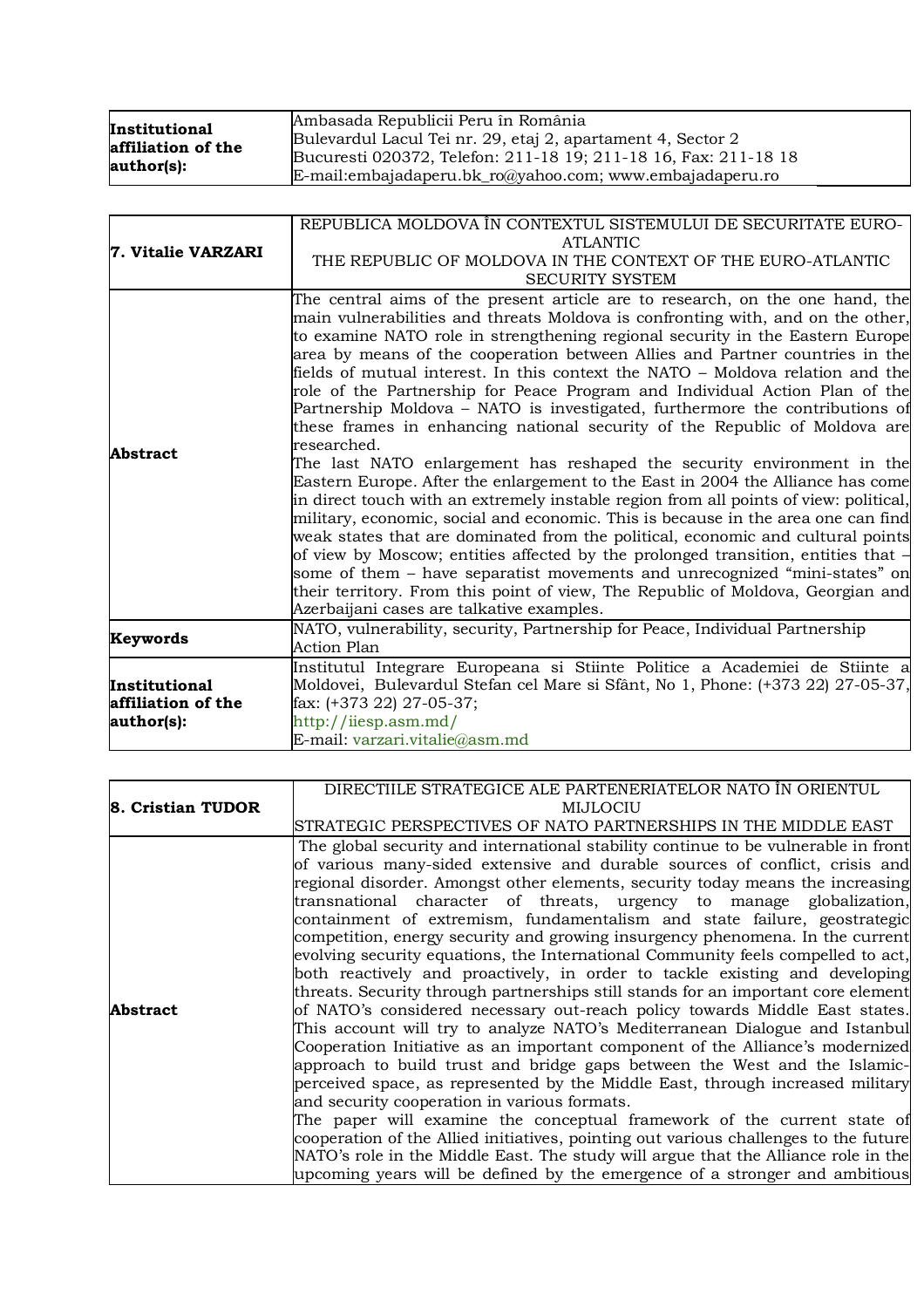|                                                   | European Union, but also by the intractable character of the conflicts stemming<br>from the region.                                                                                                                          |
|---------------------------------------------------|------------------------------------------------------------------------------------------------------------------------------------------------------------------------------------------------------------------------------|
| Keywords                                          | NATO. Orientul Mijlociu (Middle East). Securitate (Security). Parteneriate<br>(Partnerships). Dialogul Mediteranean (Mediterranean Initiative). Initiativa de<br>Cooperare de la Istanbul (Istanbul Cooperation Initiative). |
| Institutional<br>affiliation of the<br>author(s): | Foreign Affairs Minister, Aleea Alexandru nr. 31, Sector 1, Bucuresti, cod<br>$[011822,$ Telefon: (40 21) 319.21.08 sau 319.21.25, Fax: (40 21) 319.68.62<br>E-mail: cristiantudor2005@gmail.com                             |

| 9. Adina – Elena   | NECESITATEA REGLEMENTARII SECURITATII NATIONALE. STUDIU                           |
|--------------------|-----------------------------------------------------------------------------------|
|                    | COMPARATIV AL IMPLEMENTARII ACESTEIA ÎN STATELE DEMOCRATICE                       |
|                    | THE REQUIREMENTS TO SETTLEMENT THE NATIONAL                                       |
| <b>NUHAIU</b>      | SECURITY.COMPARATIVE STUDY OF ITS IMPLEMENTATION IN DEMOCRATIC                    |
|                    | <b>STATES</b>                                                                     |
|                    | We try to emphasize the imperious necessity of setting clear legal rules, with no |
|                    | abuse and no loophole to everything that means national security in a state -     |
|                    | nation, rectum Romania. We will make brief references to framework laws, the      |
|                    | base of this vast subject and we will continue to documents defining science      |
| <b>Abstract</b>    | security as it should be imposed on national security benchmark areas and the     |
|                    | institutions responsible for ensuring her application, with models or examples.   |
|                    | We present the national security legislation, involving authorized institutions   |
|                    | from our country and abroad, commenting on the new laws to come. We use           |
|                    | examples from United States of America, Great Britain and Northern Ireland,       |
|                    | Germany, Russia and Israel.                                                       |
| Keywords           | National laws, global security, international law application                     |
|                    | "Lucian Blaga" University of Sibiu, Faculty of Political Sciences, International  |
|                    | Relations and European Studies                                                    |
| Institutional      | 550324-Sibiu, Calea Dumbravii nr. 34, et. II,<br>25<br>11<br>cam.<br>sau          |
| affiliation of the | Tel.: 0040/269/422169; Fax: 0040/269/422169                                       |
| author(s):         | E-mail: magazine.studiasecuritatis@ulbsibiu.ro,<br>e-mail: spriss@ulbsibiu.ro,    |
|                    | web: http://spriss.ulbsibiu.ro                                                    |
|                    | E-mail: adina_nuhaiu@yahoo.com                                                    |

| 10. Cristian TUDOR                                | COORDONATELE STRATEGICE ALE VIITORULUI ORIENT MIJLOCIU<br>STRATEGIC DETAILS OF THE FUTURE OF MIDDLE EAST                                                                                                                                                                                                                                                                                                                                                                                                                                                                                                                                                                                                                                                                                                                                                                                                                                                                                                              |  |  |  |
|---------------------------------------------------|-----------------------------------------------------------------------------------------------------------------------------------------------------------------------------------------------------------------------------------------------------------------------------------------------------------------------------------------------------------------------------------------------------------------------------------------------------------------------------------------------------------------------------------------------------------------------------------------------------------------------------------------------------------------------------------------------------------------------------------------------------------------------------------------------------------------------------------------------------------------------------------------------------------------------------------------------------------------------------------------------------------------------|--|--|--|
| Abstract                                          | Two of the foundational texts in the field, E.H. Carr's, The Twenty Years' Crisis<br>and Hans Morgenthau's Politics Among Nations were works of theory in three<br>central respects.<br>Each developed a broiad framework of analysis which distilled the essence of<br>international politicis from disparated events; each sought to provide future<br>analysts wiht the theoretical tools for understanding general patterns underlying<br>seemingly unique episode; and each reflected on the form of political action<br>which were most appropiate in a realm in which the struggle for power was pre-<br>eminent. Both thinkers were motivated by the desire to correct what they saw as<br>deep misunderstanding about international relations lying at the heart of the<br>liberal project – among them the belief that the struggle for power could be<br>tamed by international law and the idea that pursuit of self-interest could be<br>replased by the shared objective of promotion security for all. |  |  |  |
| Keywords                                          | Orientul Mijlociu (Middle East). Securitate (Security). Conflicte (Conflicts).<br>Instabilitate (Instability). Prognoza (Forecast).                                                                                                                                                                                                                                                                                                                                                                                                                                                                                                                                                                                                                                                                                                                                                                                                                                                                                   |  |  |  |
| Institutional<br>affiliation of the<br>author(s): | Foreign Affairs Minister, Aleea Alexandru nr. 31, Sector 1, Bucuresti, cod<br>011822, Telefon: (40 21) 319.21.08 sau 319.21.25, Fax: (40 21) 319.68.62<br>e-mail: cristiantudor2005@gmail.com                                                                                                                                                                                                                                                                                                                                                                                                                                                                                                                                                                                                                                                                                                                                                                                                                         |  |  |  |
| $11$ Cohrielo                                     | FVALUAREA RISCULLUI SECURITATILUMANE DIN PERSPECTIVA ENERGETICAL                                                                                                                                                                                                                                                                                                                                                                                                                                                                                                                                                                                                                                                                                                                                                                                                                                                                                                                                                      |  |  |  |

| $ 11.$ Gabriela       | IEVALUAREA RISCULUI SECURITATII UMANE DIN PERSPECTIVA ENERGETICAL |
|-----------------------|-------------------------------------------------------------------|
| <b>NESTIAN1. A.M.</b> | EVALUATION OF HUMAN SECURITY RISKS IN THE POINT OF VIEW OF        |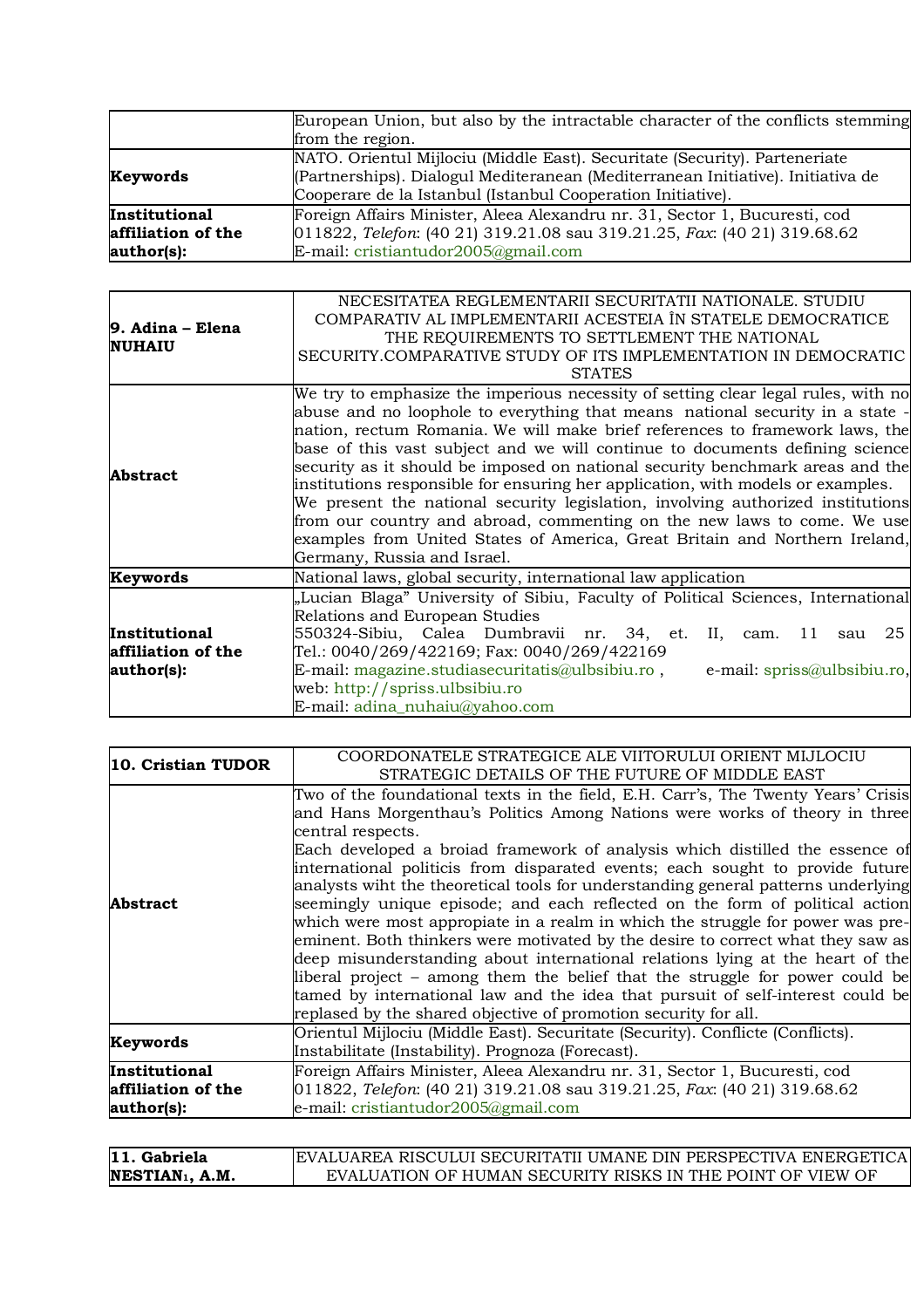| Gonçalves-COELHO <sub>2</sub>                     | <b>ENERGY RESOURCES</b>                                                                                                                                                                                                                                                                                                                                                                                                                                                                                                                                                                                                                                                     |  |  |  |  |  |
|---------------------------------------------------|-----------------------------------------------------------------------------------------------------------------------------------------------------------------------------------------------------------------------------------------------------------------------------------------------------------------------------------------------------------------------------------------------------------------------------------------------------------------------------------------------------------------------------------------------------------------------------------------------------------------------------------------------------------------------------|--|--|--|--|--|
| <b>Abstract</b>                                   | Human Security has several components that depend on several factors, one of<br>which being the substantial amount of energy required to carry on many of the<br>current human activities. The required energy is currently obtained from fossil<br>fuels - coal, oil and natural gas, from nuclear fusion, and from the so-called<br>renewable energies, such as hydropower, wind power and solar power. After a<br>brief discussion about the deficit in the balance between the existing resources<br>and the consumption of the most important forms of energy, the present work<br>presents some tendencies for the future, in order to improve the human<br>security. |  |  |  |  |  |
| Keywords                                          | securitate umana, sustenabilitate, energie                                                                                                                                                                                                                                                                                                                                                                                                                                                                                                                                                                                                                                  |  |  |  |  |  |
| Institutional<br>affiliation of the<br>author(s): | 1.Ministerul Comunicatiilor si Societatii Informationale - România, Organismul<br>Intermediar Promovarea Societatii Informationale, Bulevardul Libertatii, nr. 14,<br>050706,<br>Sector<br>Cod<br>5.<br>Bucuresti, gabriela.nestian@gmail.com,gabriela.nestian@mcsi.ro, www.mcsi.ro.<br>2.UNIDEMI, Universidade Nova de Lisboa, Faculdade de Ciências e Tecnologia –<br>Portugal, goncalves.coelho@fct.unl.pt, www.fct.unl.pt.                                                                                                                                                                                                                                              |  |  |  |  |  |

| 12. Francisc TOBA                                        | CUNOASTEREA SI SECURITATEA CETATEANULUI<br>KNOWLEDGE AND CITIZEN SECURITY                                                                                                                                                                                                                                                                                                                                                                                                                                                                                                                                                                                                                                                                                                                                                                                                                                                                                                                                                                  |  |  |  |  |  |
|----------------------------------------------------------|--------------------------------------------------------------------------------------------------------------------------------------------------------------------------------------------------------------------------------------------------------------------------------------------------------------------------------------------------------------------------------------------------------------------------------------------------------------------------------------------------------------------------------------------------------------------------------------------------------------------------------------------------------------------------------------------------------------------------------------------------------------------------------------------------------------------------------------------------------------------------------------------------------------------------------------------------------------------------------------------------------------------------------------------|--|--|--|--|--|
| <b>Abstract</b>                                          | The labyrinth of complexities that confronts the Intelligence Community in its<br>efforts to provide accurate and timely intelligence in support of Romanian foreign<br>policy and national security interests. An analysis of the collection processes and<br>the obstacles that must be overcome if accurate and meaningful information is<br>to be obtained. There is the need for strategic vision and clarity in setting<br>priorities, as well as constraints imposed by the executive branch and the<br>complexities associated with translating priorities into collection programs.<br>The focus then shifts to the obstacles that confront those tasked to analyze<br>collected information, examining such issues as the impact of people,<br>technology, and budgets on the overall analytical effort.<br>The complex processes for identifying, prioritizing, and communicating<br>requirements to the intelligence community are further complicated by a lack of<br>strategic vision on the part of Romanian policy makers. |  |  |  |  |  |
| Keywords                                                 | Security, citizen                                                                                                                                                                                                                                                                                                                                                                                                                                                                                                                                                                                                                                                                                                                                                                                                                                                                                                                                                                                                                          |  |  |  |  |  |
| <b>Institutional</b><br>affiliation of the<br>author(s): | Facultatea de Relatii Internationale si Studii Europene din Universitatea "Spiru<br>Haret", Str. Ion Ghica, nr. 13, sector 3, Bucuresti, cod postal: 030045, tel:<br>$(004021)$ 455.1000; 314.00.75; 314.00.76; fax: $(004021)$ 314.39.08,<br>E-mail: francisc@securitatenationala.ro                                                                                                                                                                                                                                                                                                                                                                                                                                                                                                                                                                                                                                                                                                                                                      |  |  |  |  |  |

|                                           | <b>NOUL CONCEPT STRATEGIC NATO</b>                                                                                                                                                                                                                                                                                                                                                                                                                                                                                                                                                                                                                                                                                                                                                                                                                                                                                                                                                                                                                                                                                                      |
|-------------------------------------------|-----------------------------------------------------------------------------------------------------------------------------------------------------------------------------------------------------------------------------------------------------------------------------------------------------------------------------------------------------------------------------------------------------------------------------------------------------------------------------------------------------------------------------------------------------------------------------------------------------------------------------------------------------------------------------------------------------------------------------------------------------------------------------------------------------------------------------------------------------------------------------------------------------------------------------------------------------------------------------------------------------------------------------------------------------------------------------------------------------------------------------------------|
| 13. Dan IONESCU,<br><b>Aurel STANESCU</b> | NOUL CONCEPT STRATEGIC NATO SI VIZIUNEA ROMÂNIEI<br>ROMANIAN VISION AND NATO'S STRATEGIC CONCEPT                                                                                                                                                                                                                                                                                                                                                                                                                                                                                                                                                                                                                                                                                                                                                                                                                                                                                                                                                                                                                                        |
| Abstract                                  | Romania is ready to come up with a solid conceptual contribution to the activity<br>of the Group of Experts the Secretary general entrusted with the drafting of the<br>first project of the New Strategic Concept, group coordinated by the former<br>Secretary of State of the United States of America, Madeleine Albright.<br>In the framework of NSC outlining process Romania will plead in favor of an<br>unequivocal reaffirmation of the collective defence and of Article 5 as NATO's<br>main responsibilities, for the updating and consolidation of the Alliance's<br>fundamental tasks contained by the current Strategic Concept adopted in 1999<br>security, dissuasion, consultation, crisis management and partnerships to<br>which the reaction to the new challenge types is to be added, with accent on<br>energy insecurity and missile technologies proliferation.<br>Romania would like to see the final form of the New Strategic Concept also<br>include some other important elements, as the consolidation of NATO interest<br>and development of cooperation with partners in the immediate neighborhood of |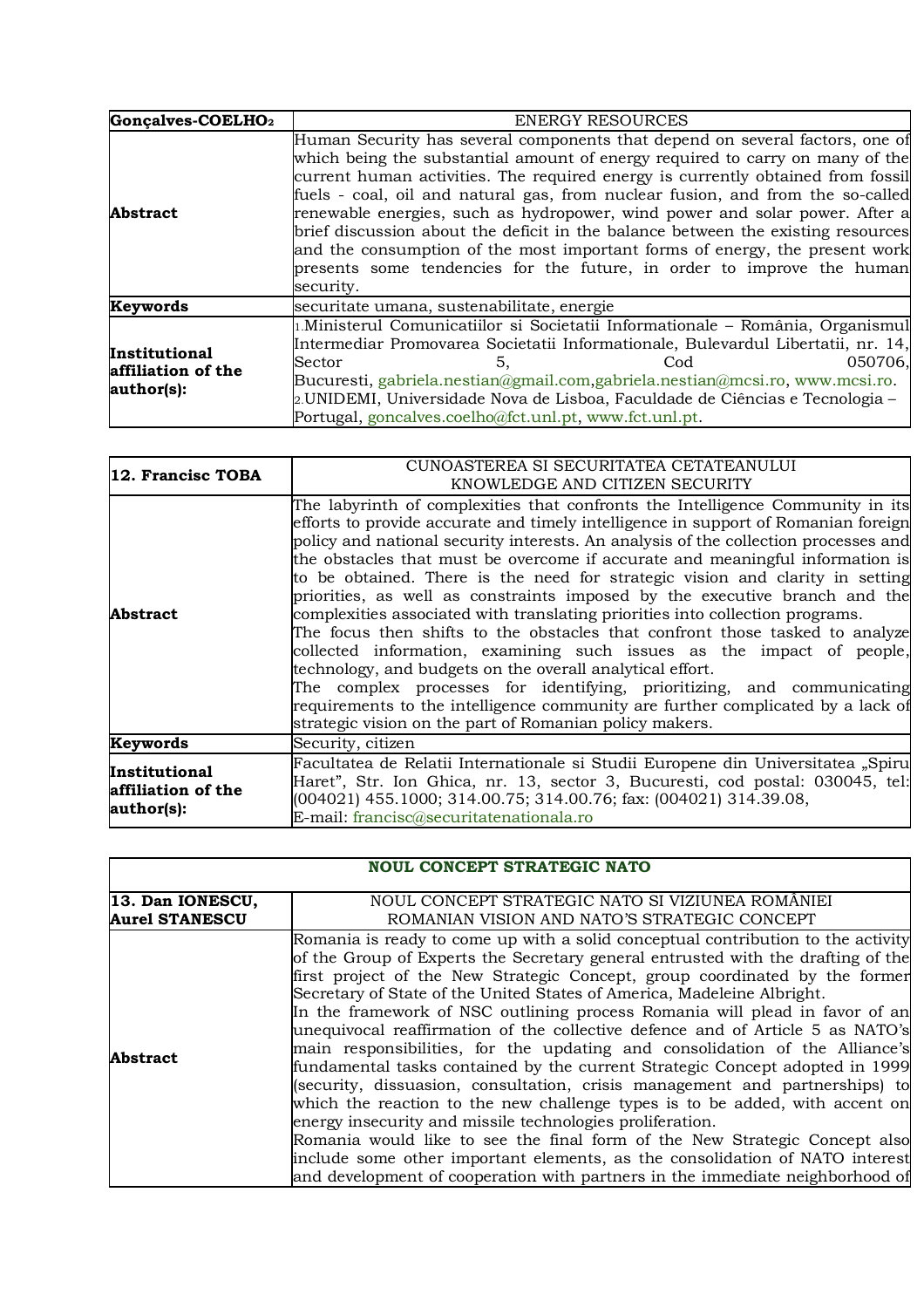|                                                   | the Alliance and of Romania, from West Balkans and the extended Black Sea<br>zone, including South Caucasus and Central Asia, as well as the consolidation of<br>NATO partnerships network and continuation of the Alliance's open door policy,<br>which brought an important contribution to the consolidation of stability and<br>security in Europe.                                                                               |
|---------------------------------------------------|---------------------------------------------------------------------------------------------------------------------------------------------------------------------------------------------------------------------------------------------------------------------------------------------------------------------------------------------------------------------------------------------------------------------------------------|
| Keywords                                          | NATO strategic concept, Article 5, West Balkan, Black Sea zone, stability and<br>security                                                                                                                                                                                                                                                                                                                                             |
| Institutional<br>affiliation of the<br>author(s): | "Lucian Blaga" University of Sibiu, Faculty of Political Sciences, International<br>Relations and European Studies<br>$550324$ -Sibiu, Calea Dumbravii nr. 34, et. II,<br>25<br>-11<br>cam.<br>sau<br>Tel.: $0040/269/422169$ ; Fax: $0040/269/422169$<br>E-mail: magazine.studiasecuritatis@ulbsibiu.ro,<br>e-mail: spriss@ulbsibiu.ro,<br>web: $h$ ttp://spriss.ulbsibiu.ro<br>E-mail: ionescu.sdan@yahoo.com, stanescuai@yahoo.com |

| 14. Otto MILIK,<br><b>Marius AMBROZIE</b>                | NOUL CONCEPT STRATEGIC AL NATO SI EXPLORAREA VIITORULUI<br>POSIBIL/PROBABIL<br>NATO STRATEGIC CONCEPT AND THE MULTIPLES FUTURE EXPLORATION                                                                                                                                                                                                                                                                                                                                                                                                                       |  |  |  |  |  |
|----------------------------------------------------------|------------------------------------------------------------------------------------------------------------------------------------------------------------------------------------------------------------------------------------------------------------------------------------------------------------------------------------------------------------------------------------------------------------------------------------------------------------------------------------------------------------------------------------------------------------------|--|--|--|--|--|
| <b>Abstract</b>                                          | The NATO's new strategic concept is a result and evolution of terms from the<br>organization setting up until nowdays. All the concepts are based on the future<br>and concerne most of the risk factors at a time. This study starts by presenting<br>the notion of strategic concept with the main events in time which generated<br>changes in terms of security. The new strategic concept is based on the<br>cooperation of the NATO with other generating security organization as<br>European Union which is a key partner for NATO in terms of strategy. |  |  |  |  |  |
| Keywords                                                 | concept, strategy, defence, drivers, project, security                                                                                                                                                                                                                                                                                                                                                                                                                                                                                                           |  |  |  |  |  |
| <b>Institutional</b><br>affiliation of the<br>author(s): | "Lucian Blaga" University of Sibiu, Faculty of Political Sciences, International<br>Relations and European Studies<br>550324-Sibiu, Calea Dumbravii nr. 34, et. II, cam. 11<br>25<br>sau<br>Tel.: 0040/269/422169; Fax: 0040/269/422169<br>E-mail: magazine.studiasecuritatis@ulbsibiu.ro, e-mail: spriss@ulbsibiu.ro,<br>web: http://spriss.ulbsibiu.ro<br>E-mail: ottomilik@gmail.com, mariusamb@yahoo.com                                                                                                                                                     |  |  |  |  |  |

| 15. Elena                 | NOUL CONCEPT STRATEGIC NATO SI PARTENERIATUL NATO-UE                                                                                                                                                                                                                                                                                                                                                                                                                                                                                                                                                                                                                                                                                                                                                                                                                                                                                                                                                         |
|---------------------------|--------------------------------------------------------------------------------------------------------------------------------------------------------------------------------------------------------------------------------------------------------------------------------------------------------------------------------------------------------------------------------------------------------------------------------------------------------------------------------------------------------------------------------------------------------------------------------------------------------------------------------------------------------------------------------------------------------------------------------------------------------------------------------------------------------------------------------------------------------------------------------------------------------------------------------------------------------------------------------------------------------------|
| SERBANESCU <sub>1</sub> , | The NATO'S STRATEGIC CONCEPT AND THE PARTNERSHIP NATO-EU                                                                                                                                                                                                                                                                                                                                                                                                                                                                                                                                                                                                                                                                                                                                                                                                                                                                                                                                                     |
| Simona COHEN <sub>2</sub> |                                                                                                                                                                                                                                                                                                                                                                                                                                                                                                                                                                                                                                                                                                                                                                                                                                                                                                                                                                                                              |
| <b>Abstract</b>           | Close cooperation between NATO and the European Union is an important<br>element in the development of an international "Comprehensive Approach" to<br>crisis management and operations, which requires the effective application of<br>both military and civilian means.<br>NATO seeks a strong NATO-EU partnership not only on the ground, where both<br>organizations have deployed assets such as in Kosovo and Afghanistan, but also<br>in their strategic dialogue at the political headquarters level in Brussels. It is<br>important to avoid unnecessary duplication of effort, to ensure transparency and<br>to respect the autonomy of the two organizations.<br>Institutionalized relations between NATO and the European Union were<br>allaunched in 2001, building on steps taken during the 1990s to promote greater<br>European responsibility in defence matters. The political principles underlying<br>the relationship were set out in the December 2002 NATO-EU Declaration on<br>ESDP. |
| Keywords                  | NATO, EU, strategic partnership, ESDP                                                                                                                                                                                                                                                                                                                                                                                                                                                                                                                                                                                                                                                                                                                                                                                                                                                                                                                                                                        |
|                           | 1. Ministry of Foreign Affair, Address: Aleea Alexandru nr. 31, Sector 1, 011822                                                                                                                                                                                                                                                                                                                                                                                                                                                                                                                                                                                                                                                                                                                                                                                                                                                                                                                             |
| Institutional             | Bucharest, Phone: (40 21) 319.21.08; 319.21.25, Fax: (40 21) 319.68.62, E-mail:                                                                                                                                                                                                                                                                                                                                                                                                                                                                                                                                                                                                                                                                                                                                                                                                                                                                                                                              |
| affiliation of the        | mae@mae.ro, E-mail: elena.serbanescu@mae.ro,                                                                                                                                                                                                                                                                                                                                                                                                                                                                                                                                                                                                                                                                                                                                                                                                                                                                                                                                                                 |
| author(s):                | $\mathbb{R}$ , Lucian Blaga" University of Sibiu, Faculty of Political Sciences, International                                                                                                                                                                                                                                                                                                                                                                                                                                                                                                                                                                                                                                                                                                                                                                                                                                                                                                               |
|                           | Relations and European Studies                                                                                                                                                                                                                                                                                                                                                                                                                                                                                                                                                                                                                                                                                                                                                                                                                                                                                                                                                                               |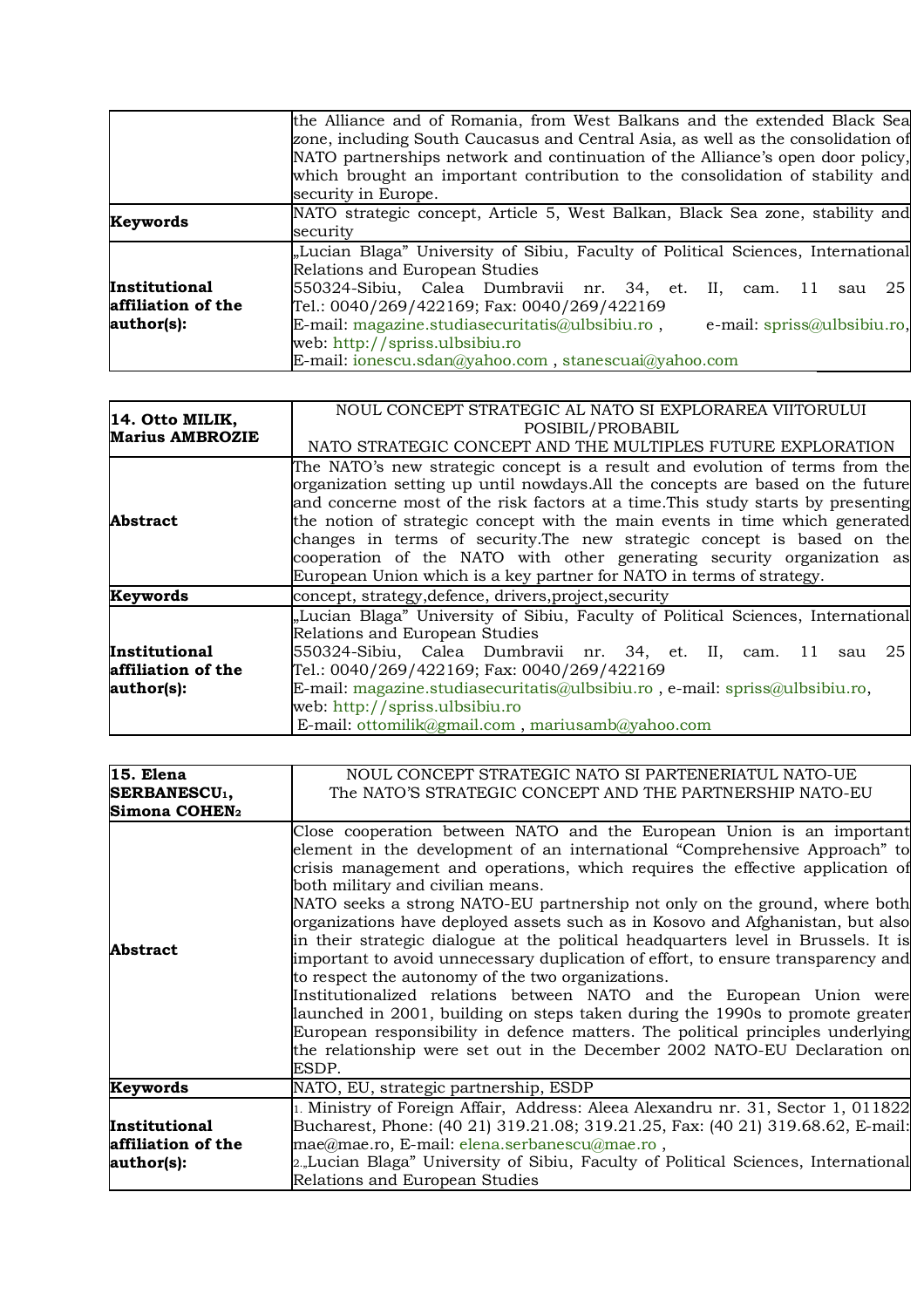| 550324-Sibiu, Calea Dumbravii nr. 34, et. II, cam. 11 sau 25                |  |  |  |  |  |
|-----------------------------------------------------------------------------|--|--|--|--|--|
| Tel.: $0040/269/422169$ ; Fax: $0040/269/422169$                            |  |  |  |  |  |
| E-mail: magazine.studiasecuritatis@ulbsibiu.ro, e-mail: spriss@ulbsibiu.ro, |  |  |  |  |  |
| web: $\frac{htp!}{spriss.}$ ulbsibiu.ro                                     |  |  |  |  |  |
| $e$ -mail: cohen.simona@yahoo.com                                           |  |  |  |  |  |

| 16. Ion PÂLSOIU,                                  | STRATEGIA SECOLULUI 21: EUROPA MILITARIZATA, GLOBALIZAREA NATO                                                                                                                                                                                                                                                                                                                                                                                                                                                                                                                                                                                                                                                                                                                                                                                                                                                                                                                                                                                                                                                                                                            |
|---------------------------------------------------|---------------------------------------------------------------------------------------------------------------------------------------------------------------------------------------------------------------------------------------------------------------------------------------------------------------------------------------------------------------------------------------------------------------------------------------------------------------------------------------------------------------------------------------------------------------------------------------------------------------------------------------------------------------------------------------------------------------------------------------------------------------------------------------------------------------------------------------------------------------------------------------------------------------------------------------------------------------------------------------------------------------------------------------------------------------------------------------------------------------------------------------------------------------------------|
| Alina Stefania                                    | THE STRATEGY OF XXITH CENTURY: MILITARIZED EUROPE, NATO                                                                                                                                                                                                                                                                                                                                                                                                                                                                                                                                                                                                                                                                                                                                                                                                                                                                                                                                                                                                                                                                                                                   |
| <b>CONSTANTIN</b>                                 | <b>GLOBALISATION</b>                                                                                                                                                                                                                                                                                                                                                                                                                                                                                                                                                                                                                                                                                                                                                                                                                                                                                                                                                                                                                                                                                                                                                      |
| <b>Abstract</b>                                   | NATO is crafting its updated Strategic Concept to replace that last formulated in<br>1999, the year of the military bloc's expansion into Eastern Europe and its first<br>full-fledged war, the 78-day bombing campaign against Yugoslavia.<br>Madeleine Albright, arguably the individual most publicly identified with<br>orchestrating both NATO's absorption of three former Warsaw Pact members,<br>including her native Czech Republic, and in launching Operation Allied Force,<br>co-chairs NATO's Group of Experts with Jeroen van der Veer, CEO of Royal<br>Dutch Shell until June of 2009.<br>Extending Article 5 protection, hitherto limited to full member states, to Israel<br>was being advocated with the inescapable implication that a coalition of most of<br>the world's most powerful military nations, led by the self-designated world's sole<br>military superpower, would retaliate against Iran if it responded to an Israeli first<br>strike attack. As the U.S. stations hundreds of nuclear warheads at NATO bases<br>in Europe, including in Iran's neighbour Turkey, invoking NATO's war clause<br>could provoke a nuclear conflagration. |
| Keywords                                          | NATO Strategic concept, Article 5, Israel, Iran, Turkey                                                                                                                                                                                                                                                                                                                                                                                                                                                                                                                                                                                                                                                                                                                                                                                                                                                                                                                                                                                                                                                                                                                   |
| Institutional<br>affiliation of the<br>author(s): | Land Forces Academy "Nicolae Balcescu", Revolutiei Str. No. 3-5, 550170, Sibiu,<br>[Romania, www.armyacademy.ro, Tel: ++40-269-432990, Fax: ++40-269-436362,<br>$E$ -mail:office@armyacademy.ro;<br>E-mail: palsoiu_ion@yahoo.com, alina_alinutza00@yahoo.com                                                                                                                                                                                                                                                                                                                                                                                                                                                                                                                                                                                                                                                                                                                                                                                                                                                                                                             |

| 17. Olimpiodor                                    | PROVOCARI ALE NOULUI CONCEPT STRATEGIC AL NATO                                                                                                                                                                                                                                                                                                                                                                                                                                                                                                                                                                                                                                                                                                                                                                                                                                                                                                |  |  |  |  |  |
|---------------------------------------------------|-----------------------------------------------------------------------------------------------------------------------------------------------------------------------------------------------------------------------------------------------------------------------------------------------------------------------------------------------------------------------------------------------------------------------------------------------------------------------------------------------------------------------------------------------------------------------------------------------------------------------------------------------------------------------------------------------------------------------------------------------------------------------------------------------------------------------------------------------------------------------------------------------------------------------------------------------|--|--|--|--|--|
| <b>ANTONESCU, Sorin</b>                           | THE CHALLENGES FOR THE NEW NATO'S STRATEGIC CONCEPT                                                                                                                                                                                                                                                                                                                                                                                                                                                                                                                                                                                                                                                                                                                                                                                                                                                                                           |  |  |  |  |  |
| <b>CHIPER</b>                                     |                                                                                                                                                                                                                                                                                                                                                                                                                                                                                                                                                                                                                                                                                                                                                                                                                                                                                                                                               |  |  |  |  |  |
| <b>Abstract</b>                                   | NATO engages dynamically with countries and organizations that are outside the<br>Euro-Atlantic region, which it has been doing de facto for the past 20 years.<br>There is also a proposal to incorporate NATO forces into the larger UN military<br>structure, allowing NATO to conduct operations all over the world, possibly in<br>partnership with other countries (Russia, China). But any potential partnership<br>will clearly be tilted toward NATO leadership.<br>There has been speculation that Albright's recommendations would move NATO<br>in that very direction ever since her team of a dozen military and civilian experts<br>from the private and public sectors began its work last summer. The only<br>question was to what extent NATO's transformation into a global military and<br>political organization (in spite of its Charter) would be institutionalized. The<br>answer, we now know, is: to a large extent. |  |  |  |  |  |
| Keywords                                          | NATO strategic concept, Euro-Atlantic region, partnership, NATO's<br>transformation                                                                                                                                                                                                                                                                                                                                                                                                                                                                                                                                                                                                                                                                                                                                                                                                                                                           |  |  |  |  |  |
| Institutional<br>affiliation of the<br>author(s): | "Lucian Blaga" University of Sibiu, Faculty of Political Sciences, International<br>Relations and European Studies<br>550324-Sibiu, Calea Dumbravii nr. 34, et. II, cam. 11 sau 25<br>Tel.: 0040/269/422169; Fax: 0040/269/422169<br>E-mail: magazine.studiasecuritatis@ulbsibiu.ro, e-mail: spriss@ulbsibiu.ro,<br>web: http://spriss.ulbsibiu.ro<br>E-mail: antonescuolimpiodor@yahoo.com, chipercostel@yahoo.com                                                                                                                                                                                                                                                                                                                                                                                                                                                                                                                           |  |  |  |  |  |

| 18. Stefan POP, | NOUL CONCEPT STRATEGIC NATO – ÎNTRE APARAREA COLECTIVA SI |
|-----------------|-----------------------------------------------------------|
|-----------------|-----------------------------------------------------------|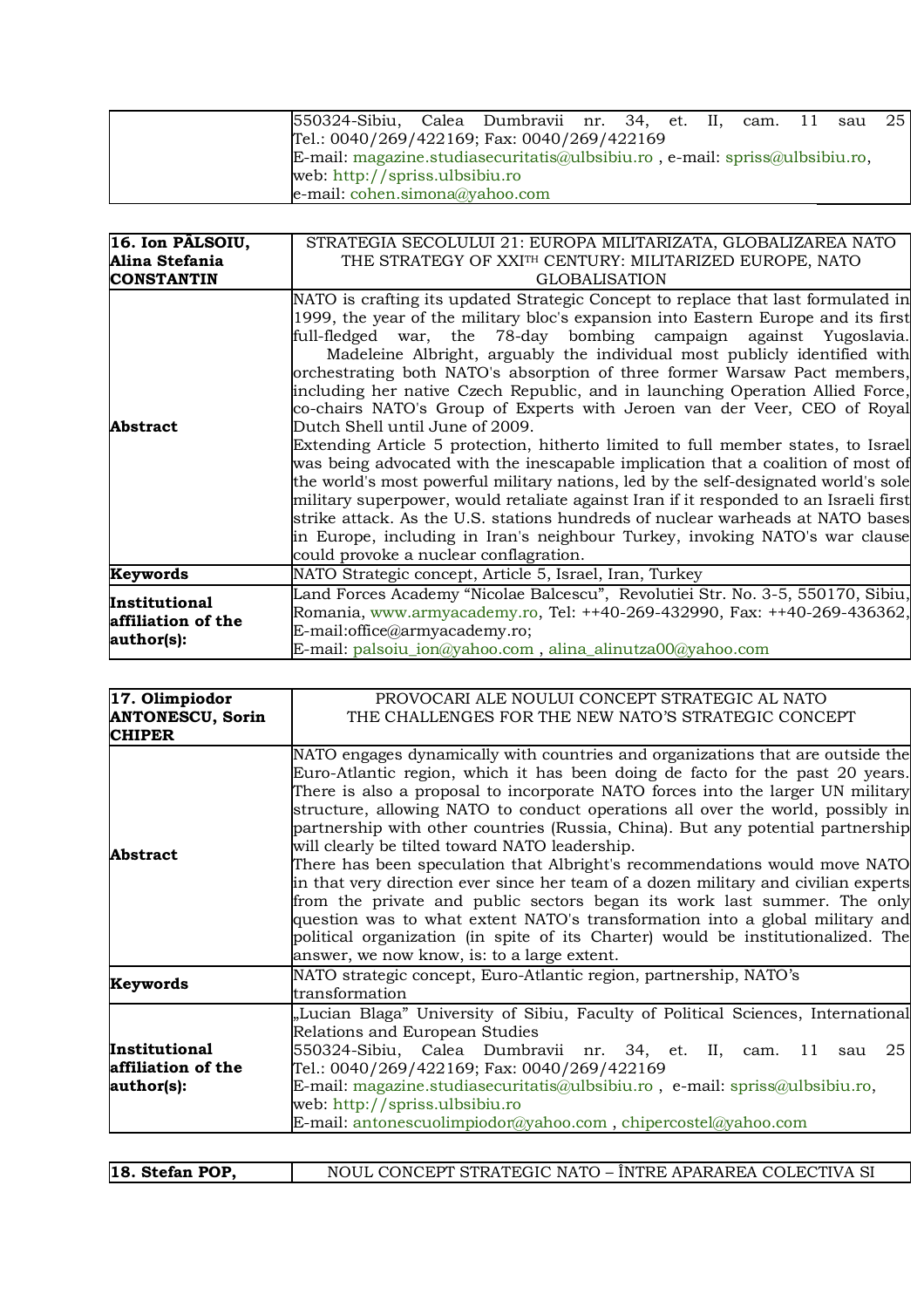| <b>Mihaela PANA</b> | OPERATIILE IN AFARA-GRANITELOR                                                                                                                                                                                                                                                                                                                                                                                                                                                                                                                                                                                                                                                                                                                                                                                                                                                                                                                               |
|---------------------|--------------------------------------------------------------------------------------------------------------------------------------------------------------------------------------------------------------------------------------------------------------------------------------------------------------------------------------------------------------------------------------------------------------------------------------------------------------------------------------------------------------------------------------------------------------------------------------------------------------------------------------------------------------------------------------------------------------------------------------------------------------------------------------------------------------------------------------------------------------------------------------------------------------------------------------------------------------|
|                     | NATO'S NEW STRATEGIC CONCEPT - BETWEEN COLLECTIVE DEFENCE AND                                                                                                                                                                                                                                                                                                                                                                                                                                                                                                                                                                                                                                                                                                                                                                                                                                                                                                |
|                     | <b>OUT-OF-BORDERS OPERATIONS</b>                                                                                                                                                                                                                                                                                                                                                                                                                                                                                                                                                                                                                                                                                                                                                                                                                                                                                                                             |
| Abstract            | The purpose and role of NATO needs to be redefined, keeping in mind the right<br>balance between collective defense and out-of-area operations, between regional<br>$\vert$ and global orientation, as well as between collective or territorial defense and the<br>need to be effective at strategic distance. NATO's transformation with regard to<br>the military, concerns the right balance between homeland protection and<br>defense versus the expeditionary-oriented military capabilities.<br>It is of particular importance to develop a better common understanding among<br>allies about the role of the military power and the legitimacy of use the military<br>force. Lessons learned from last decade of NATO-led operations need to be<br>assessed among Allies and reflected in the New Strategic Concept. One of them<br>is that diplomacy needs a military backbone, and the "ultimate means" must<br>always be demonstrably available. |
| Keywords            | NATO strategic concept, collective defense, out-of-area, the use of military force                                                                                                                                                                                                                                                                                                                                                                                                                                                                                                                                                                                                                                                                                                                                                                                                                                                                           |
| Institutional       | "Lucian Blaga" University of Sibiu, Faculty of Political Sciences, International<br>Relations and European Studies<br>550324-Sibiu, Calea Dumbravii nr. 34, et. II, cam. 11<br>25<br>sau                                                                                                                                                                                                                                                                                                                                                                                                                                                                                                                                                                                                                                                                                                                                                                     |
| affiliation of the  | Tel.: 0040/269/422169; Fax: 0040/269/422169                                                                                                                                                                                                                                                                                                                                                                                                                                                                                                                                                                                                                                                                                                                                                                                                                                                                                                                  |
| author(s):          | E-mail: magazine.studiasecuritatis@ulbsibiu.ro, e-mail: spriss@ulbsibiu.ro,<br>web: http://spriss.ulbsibiu.ro;<br>E-mail: cabinet@dgipi.ro, michaellapana@yahoo.com                                                                                                                                                                                                                                                                                                                                                                                                                                                                                                                                                                                                                                                                                                                                                                                          |

| 19. Bogdan POPESCU,    | TENDINTE IN FORMULAREA NOULUI CONCEPT STRATEGIC NATO                                                                                                                                                                                                                                                                                                                                                                                                                                                                                                                                                                                                                                                                                                                                                                                                                                                                                                                                                       |
|------------------------|------------------------------------------------------------------------------------------------------------------------------------------------------------------------------------------------------------------------------------------------------------------------------------------------------------------------------------------------------------------------------------------------------------------------------------------------------------------------------------------------------------------------------------------------------------------------------------------------------------------------------------------------------------------------------------------------------------------------------------------------------------------------------------------------------------------------------------------------------------------------------------------------------------------------------------------------------------------------------------------------------------|
| <b>Alexandru STROE</b> | TRENDS/DIRECTIONS FOR SETTING A NEW NATO STRATEGIC CONCEPT                                                                                                                                                                                                                                                                                                                                                                                                                                                                                                                                                                                                                                                                                                                                                                                                                                                                                                                                                 |
| <b>Abstract</b>        | $\mathbb N$ ATO is fundamentally a security alliance and comes out with a new strategic<br>concept once every ten years. The New strategic concept should confirm the<br>strong relationship between security and development and draw the necessary<br>conclusions for the planning and deployment of NATO forces.<br>As both Alliance and the strategic environment have changed very much it<br>requires a new concept that takes into account the current security environment<br>changes. Thus, the new Alliance strategic concept will refer to transatlantic<br>relations, the balance between national defense and strategic planning for<br>expeditionary operations, eliminating excessive bureaucracy as having<br>spearheaded by a refined formula of consensus for decisions, a form of balanced<br>participation in operations interest of NATO members, collective response to the<br>actions of "cyberwar" and how to involve the safety of energy infrastructure of<br>European interest. |
| Keywords               | NATO, strategic concept, alliance.                                                                                                                                                                                                                                                                                                                                                                                                                                                                                                                                                                                                                                                                                                                                                                                                                                                                                                                                                                         |
| Institutional          | "Lucian Blaga" University of Sibiu, Faculty of Political Sciences, International<br>Relations and European Studies<br>550324-Sibiu, Calea Dumbravii nr. 34, et. II, cam. 11 sau 25                                                                                                                                                                                                                                                                                                                                                                                                                                                                                                                                                                                                                                                                                                                                                                                                                         |
| affiliation of the     | Tel.: 0040/269/422169; Fax: 0040/269/422169                                                                                                                                                                                                                                                                                                                                                                                                                                                                                                                                                                                                                                                                                                                                                                                                                                                                                                                                                                |
| author(s):             | E-mail: magazine.studiasecuritatis@ulbsibiu.ro, e-mail: spriss@ulbsibiu.ro,<br>web: http://spriss.ulbsibiu.ro;<br>E-mail: popescubye@yahoo.com, stroe_allexandra@yahoo.com                                                                                                                                                                                                                                                                                                                                                                                                                                                                                                                                                                                                                                                                                                                                                                                                                                 |

| 20. Stelian        | PRELIMINARIILE NOULUI CONCEPT STRATEGIC NATO                                    |
|--------------------|---------------------------------------------------------------------------------|
| RADULESCU, Iolanda | NATO'S NEW STRATEGIC CONCEPT - PROPOSALS AND DIRECTIONS OF                      |
| <b>ÎMPUSCATU</b>   | <b>EVOLUTIONS</b>                                                               |
| <b>Abstract</b>    | Under the new concept, NATO's primary objectives would be to improve the        |
|                    | global non-proliferation regime, cut nuclear arsenals, fight terrorism, build a |
|                    | missile-defense shield in Europe, and combat maritime piracy and cyber-         |
|                    | attacks. Other objectives include ensuring energy security, preventing global   |
|                    | warming and protecting water sources and other natural resources.               |
|                    | NATO has been trying to justify its existence in a world that has changed       |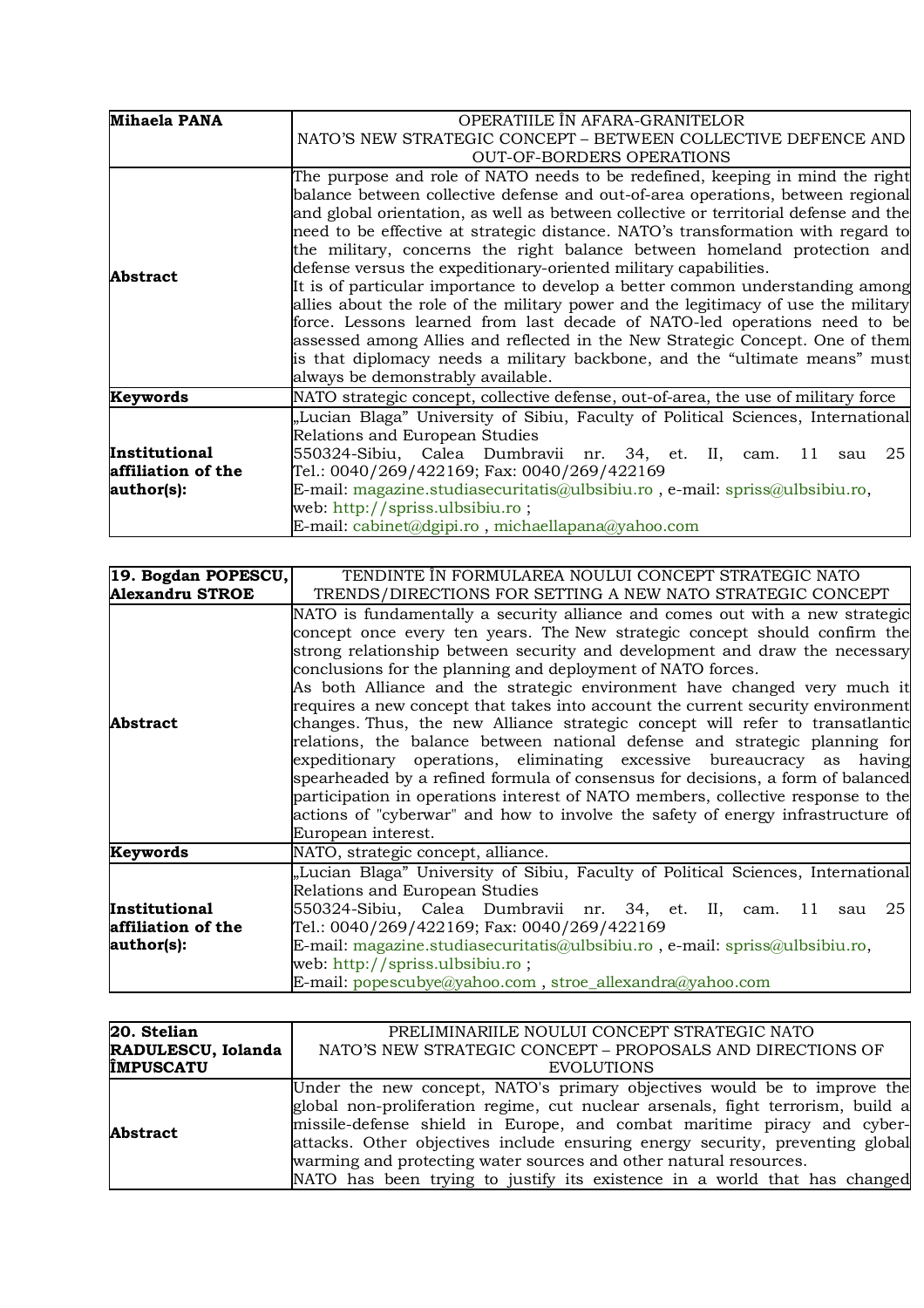|                    | dramatically over the past 20 years. With the disintegration of the Warsaw Pact,      |
|--------------------|---------------------------------------------------------------------------------------|
|                    | NATO's opponent and reason for existing, most Warsaw Pact members became              |
|                    | NATO members. Now, without its communist counterpart, NATO is finding it              |
|                    | difficult to come up with a political rationale for the existence of its colossal war |
|                    | machine.                                                                              |
|                    | Russia certainly remained a threat to Europe during the turmoil of the 1990s,         |
|                    | but a threat that required an international police force, at most. NATO could not     |
|                    | accept such a downgraded status                                                       |
| Keywords           | NATO, strategic concept, alliance, Russia                                             |
|                    | "Lucian Blaga" University of Sibiu, Faculty of Political Sciences, International      |
|                    | Relations and European Studies                                                        |
| Institutional      | 550324-Sibiu, Calea Dumbravii nr. 34, et. II, cam. 11<br>25<br>sau                    |
| affiliation of the | Tel.: $0040/269/422169$ ; Fax: $0040/269/422169$                                      |
| author(s):         | E-mail: magazine.studiasecuritatis@ulbsibiu.ro, e-mail: spriss@ulbsibiu.ro,           |
|                    | web: $\frac{htp!}{spriss.}$ ulbsibiu.ro;                                              |
|                    | E-mail: sradu.2008@gmail.com, iolandaimpuscatu@yahoo.com                              |

| 21. Oana GHERGHE,                                 | ETAPELE ABORDARII NOULUI CONCEPT STRATEGIC NATO                                                                                                                                                                                                                                                                                                                                                                                                                                                                                                                                                                                                                                                                                                                                                                                                                                                                                                                                                                                                                                                                                                                                                                                       |
|---------------------------------------------------|---------------------------------------------------------------------------------------------------------------------------------------------------------------------------------------------------------------------------------------------------------------------------------------------------------------------------------------------------------------------------------------------------------------------------------------------------------------------------------------------------------------------------------------------------------------------------------------------------------------------------------------------------------------------------------------------------------------------------------------------------------------------------------------------------------------------------------------------------------------------------------------------------------------------------------------------------------------------------------------------------------------------------------------------------------------------------------------------------------------------------------------------------------------------------------------------------------------------------------------|
| <b>Stefan VALENTIN</b>                            | THE SCHEDULES FOR APPROACHING A NEW NATO STRATEGIC CONCEPT                                                                                                                                                                                                                                                                                                                                                                                                                                                                                                                                                                                                                                                                                                                                                                                                                                                                                                                                                                                                                                                                                                                                                                            |
| <b>Abstract</b>                                   | Without NATO in the future, the prospects for international stability and peace<br>would be far more uncertain than they are. The Alliance is not alone in its<br>commitment to these objectives, but its combination of military capability and<br>political solidarity make it both singularly valuable and irreplaceable.<br>NATO is fundamentally a security alliance. The new Strategic Concept must<br>therefore strengthen the security of member states and establish policies that<br>continue to deter potential adversaries and reassure member nations.<br>Under the new concept, NATO's primary objectives would be to improve the<br>global non-proliferation regime, cut nuclear arsenals, fight terrorism, build a<br>missile-defense shield in Europe, and combat maritime piracy and cyber-<br>attacks. Other objectives include ensuring energy security, preventing global<br>warming and protecting water sources and other natural resources. These do not<br>sound like the objectives of a military alliance.<br>The concept also proposes creating a NATO liaison department at the UN. In<br>addition, NATO would assume responsibility for providing military support for<br>the UN's civilian operations. |
| Keywords                                          | NATO strategic concept, security alliance, UN                                                                                                                                                                                                                                                                                                                                                                                                                                                                                                                                                                                                                                                                                                                                                                                                                                                                                                                                                                                                                                                                                                                                                                                         |
| Institutional<br>affiliation of the<br>author(s): | "Lucian Blaga" University of Sibiu, Faculty of Political Sciences, International<br>Relations and European Studies<br>550324-Sibiu, Calea Dumbravii nr. 34, et. II, cam. 11<br>sau 25<br>Tel.: 0040/269/422169; Fax: 0040/269/422169<br>E-mail: magazine.studiasecuritatis@ulbsibiu.ro, e-mail: spriss@ulbsibiu.ro,<br>web: http://spriss.ulbsibiu.ro;                                                                                                                                                                                                                                                                                                                                                                                                                                                                                                                                                                                                                                                                                                                                                                                                                                                                                |
|                                                   | E-mail: $oana.done@gmail.com$ , valentinstefan_67 $@yahoo.com$                                                                                                                                                                                                                                                                                                                                                                                                                                                                                                                                                                                                                                                                                                                                                                                                                                                                                                                                                                                                                                                                                                                                                                        |

| 22. Ion PANAIT,<br><b>Remus TARANU</b> | TRECEREA DE LA DEFENSIV LA FORTA EXPEDITIONARA ÎN NOUL CONCEPT                    |
|----------------------------------------|-----------------------------------------------------------------------------------|
|                                        | <b>STRATEGIC</b>                                                                  |
|                                        | FROM COMMON DEFENSE TO EXPEDITIONARY FORCE                                        |
|                                        | In this dynamic and volatile security environment, the Aliance must be            |
| <b>Abstract</b>                        | prepared to respond to threats that arise beyond NATO's territory, taking into    |
|                                        | account the urgency of those threats, the availability of other security options, |
|                                        | and the likely consequences of acting or of failing to act. NATO is merely a      |
|                                        | defensive alliance, but, today, it cannot afford to be a passive one.             |
|                                        | NATO needs to be redefined, switching from defensive still to expeditionary       |
|                                        | force, keeping in mind the right balance between collective defense and out-of-   |
|                                        | area operations, between homeland protection and defense and the                  |
|                                        | expeditionary-oriented military capabilities.                                     |
| Keywords                               | Expeditionary Force, Rapid Decisive Operations, welfare state, systems approach   |